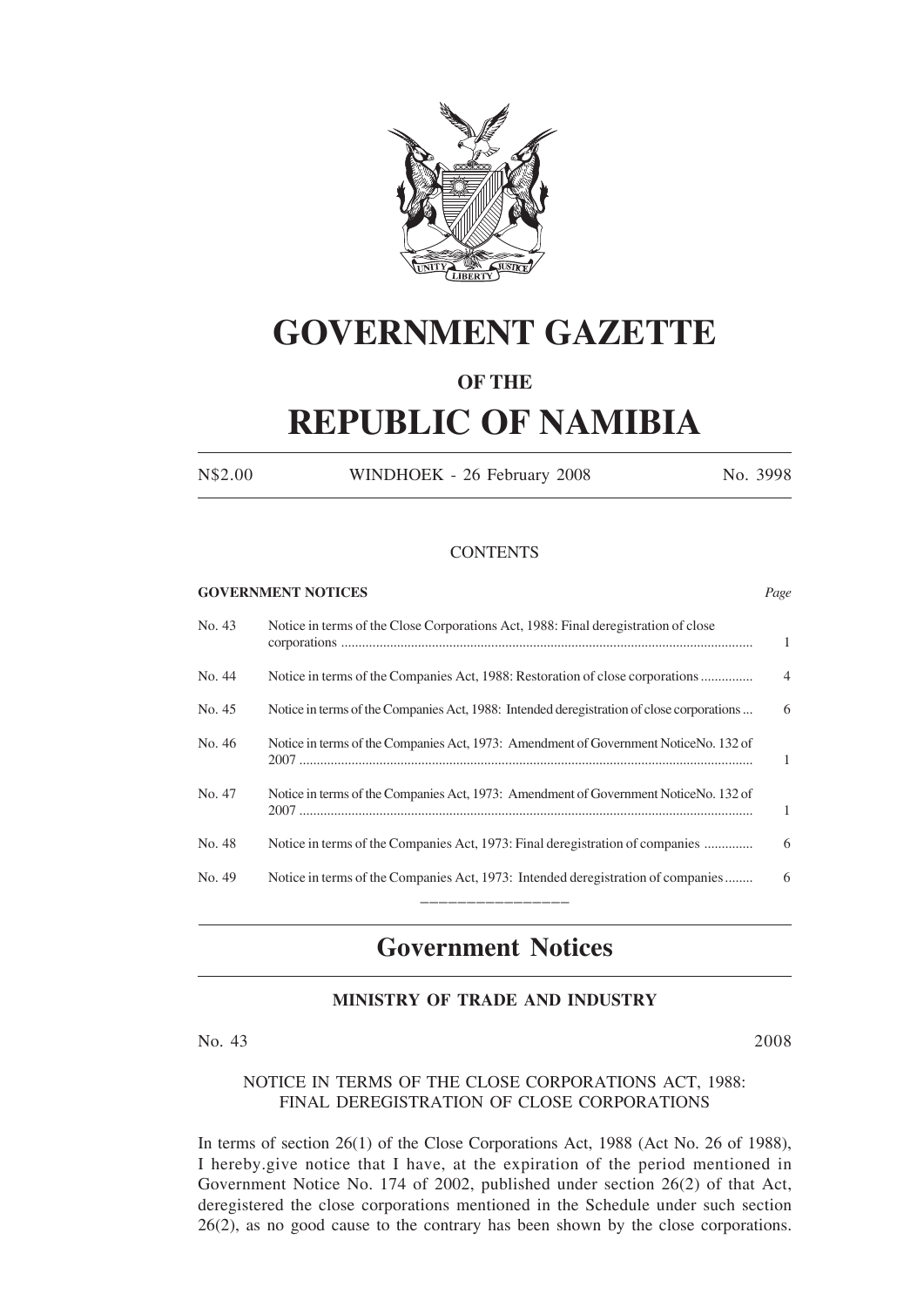### **T.S. ANDIMA REGISTRAR OF CLOSE CORPORATIONS**

- **NOTE:** No guarantee is given in respect of the accuracy of the particulars furnished and no responsibility is accepted for errors or omissions or the consequences thereof.
- CC/2001/1671MIRA MAR PROPERTY FOUR CC, P.O. BOX 12 WINDHOEK, N\$ 100 (10)
- CC/97/1032 LONG SHONCHENG TRADING CC, P.O.BOX, 11276 KLEIN WINDHOEK, WINDHOEK, N\$ 4000 (10)
- CC/2005/0145 ERONGO MARBLE CC, P.O. BOX 9779 WINDHOEK, N\$ 100 (2)
- CC/95/0031 CENTURY PARK CC, P.O. BOX 6177 WINDHOEK, N\$ 100 (8)
- CC/97/1011 MILLENIUM BUILDERS CC, P.O. BOX 2227 WINDHOEK, N\$ 1000 (10)
- CC/2004/1313 MIRAGE TOURS CC, P.O. BOX 2184 WINDHOEK, N\$100(6)
- CC/98/0580 ARDIE BUILDERS & CONSTRUCTION CC, P.O. BOX 24304 WINDHOEK, N\$ 500 (6)
- CC/2004/2403 KINDA TRANSPORT CC, P.O. BOX 24305 WINDHOEK, N\$ 100 (8)
- CC/2001/2262 NIMROD PROPERTY NUMBER TWENTY TWO CC, P.O. BOX 1571 WINDHOEK, N\$ 100 (8)
- CC/2002/2897 OPUWO GAMBLING & ENTERTAINMENT CC, P.O. BOX 9327 WINDHOEK, N\$ 100 (9)
- CC/99/0862 ANDREEN MONCUR & ASSOCIATES CC, P.O. BOX 90562 WINDHOEK, N\$ 100 (10)
- CC/2001/0750 BUSINESS PERFORMANCE SOLUTIONS CC, P.O. BOX 12 WALVISBAY, N\$ 100 (10)
- CC/2001/2095 REGINALDS MINI MARKET CC, P.O. BOX 9826 WINDHOEK N\$ 100 (6)
- CC/2004/1626 BRANDCUBE ADVERTISING CC, P.O. BOX 9779 WINDHOEK N\$ 100 (10)
- CC/2002/0182 GOLDEN QUEEN IMPORT & EXPORT CC, P.O. BOX 6002 WINDHOEK, N\$ 100 (10)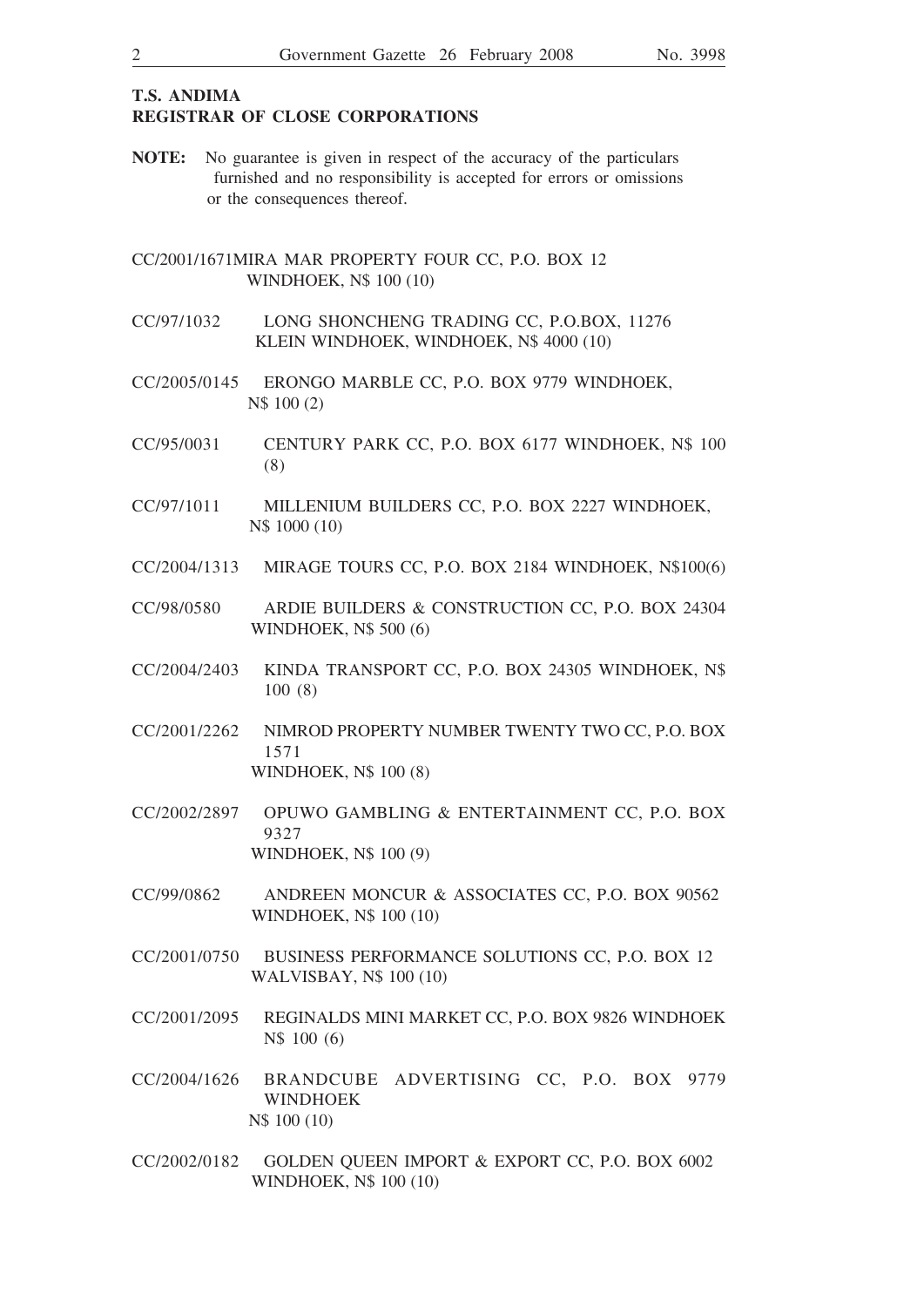- CC/2004/0937 PUKUMANI BUSINESS SERVICES CC, P.O. BOX 21683 WINDHOEK, N\$ 100 (10)
- CC/2004/2234 E-SOLUTIONS CC, P.O. BOX 9779 WINDHOEK N\$ 100 (10)

CC/2006/2276 ANETTE PROPERTIES NUMBER TWENTY FIVE CC, P.O. BOX

40330 AUSSPANNPLATZ, WINDHOEK, N\$ 100 (8)

- CC/2005/0036 ONGANGA TOURS CC, P.O. BOX 30 WINDHOEK, N\$ 100 (1)
- CC/2005/3698 AUBTHAL LODGE CC, P.O. BOX 40330 AUSSPANNPLATZ WINDHOEK, N\$ 100 (1)
- CC/2003/1573 PERFORMANCE IMAGE CC, P.O. BOX 2155 WINDHOEK, N\$ 100 (10)
- CC/2004/0910 PANDULENI TRADING ENTERPRISES CC, P.O. BOX 21683 WINDHOEK, N\$ 800 (10)
- CC/2002/2500 SUNDOWN PROPERTY CC, P.O. BOX 86420 WINDHOEK, N\$ 100 (6)
- CC/98/1406 BOOYSEN TRANSPORT AND DRILLING CC P.O. BOX 1571 WINDHOEK, N\$ 100 (7)
- CC/2005/1401 B.B.Q. CHARCOAL NAMIBIA CC, P.O. BOX 14 WALVISBAY,

N\$ 100 (10)

CC/2001/0725 TELEBUILD NAMIBIA CC, P.O. BOX 14815 SINOVILLE PRETORIA,

N\$ 100 (5)

CC/2003/1077 L & A BOOYSEN BUTCHERY CC, P.O BOX 2155 WINDHOEK,

N\$ 100 (6)

CC/2003/2117 SIGGIS BUTCHERY CC, P.O. BOX 156 WINDHOEK, N\$ 100 (6)

CC/2004/1370 VOGELSICHT COFFEE SHOP CC, P.O.BOX 1571 WINDHOEK,

N\$ 100 (6)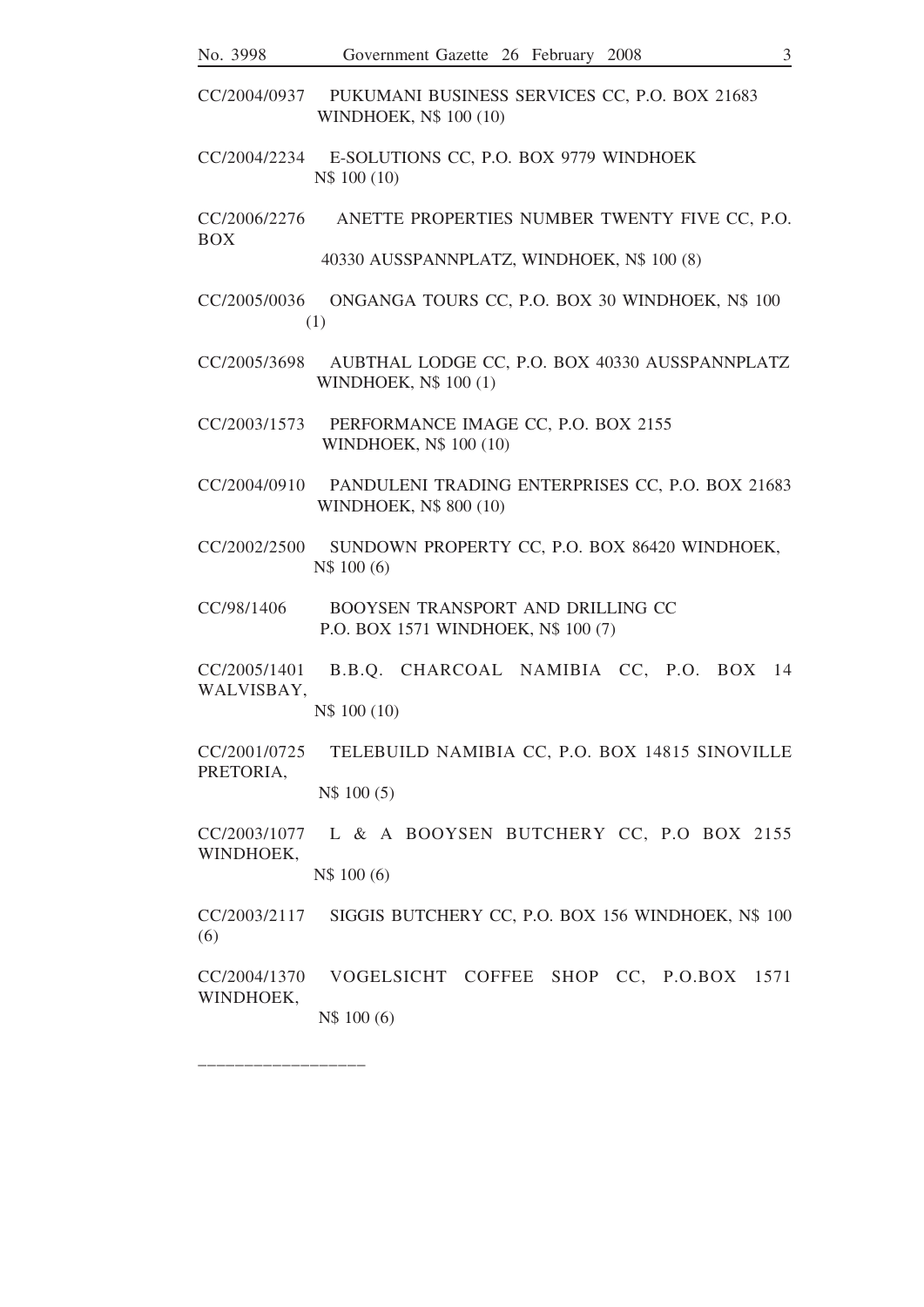### MINISTRY OF TRADE AND INDUSTRY

NO. 2008

### NOTICE IN TERMS OF THE CLOSE CORPORATIONS ACT 1988: RESTORATION OF CLOSE CORPORATIONS

I hereby made known in terms of subsection (7) of section 26 of the Close Corporations Act, 1988 (Act No. 26 of 1988) that the registration of the Close Corporations mentioned in the Schedule has under subsection (6) of the Act been restored.

### T.S. ANDIMA REGISTRAR OF CLOSE CORPORATIONS

NOTE: No guarantee is given in respect of the accuracy of the particulars furnished and no responsibility is accepted for errors or omissions or the consequences thereof.

CC/98/0646 A.P. ENTERPRISES CC, P.O. BOX 40356 WINDHOEK, N\$ 100 (6)

### MINISTRY OF TRADE AND INDUSTRY

No. 2008

### NOTICE IN TERMS OF THE CLOSE CORPORATIONS ACT, 1988: INTENDED DEREGISTRATION OF CLOSE CORPORATIONS

In terms of section 26(1) of the Close Corporations Act, 1988 (Act No. 26 of 1988), I hereby give notice that I have, at the expiration of two months from the date of publication of this notice, the close corporations mentioned in the schedule will, unless good cause is shown to the contrary, be deregistered.

T.S. ANDIMA REGISTRAR OF CLOSE CORPORATIONS

NOTE: No guarantee is given in respect of the accuracy of the particulars furnished and no responsibility is accepted for errors or omissions or the consequences thereof.

### **SCHEDULE**

CC/94/0053 SOUTHERN NAMIBIA TRANSPORT CC, P.O. BOX 528 ORANJEMUND, N\$ 100 (7)

CC/97/0197 ORANJEMUND SCRAPYARD & ENGINE REBUILDERS CC, P.O. BOX 528 ORANJEMUND, N\$ 1 (10)

CC/96/1082 ROVER LAND CC, P.O. BOX 30085 WINDHOEK, N\$ 120 000 (6)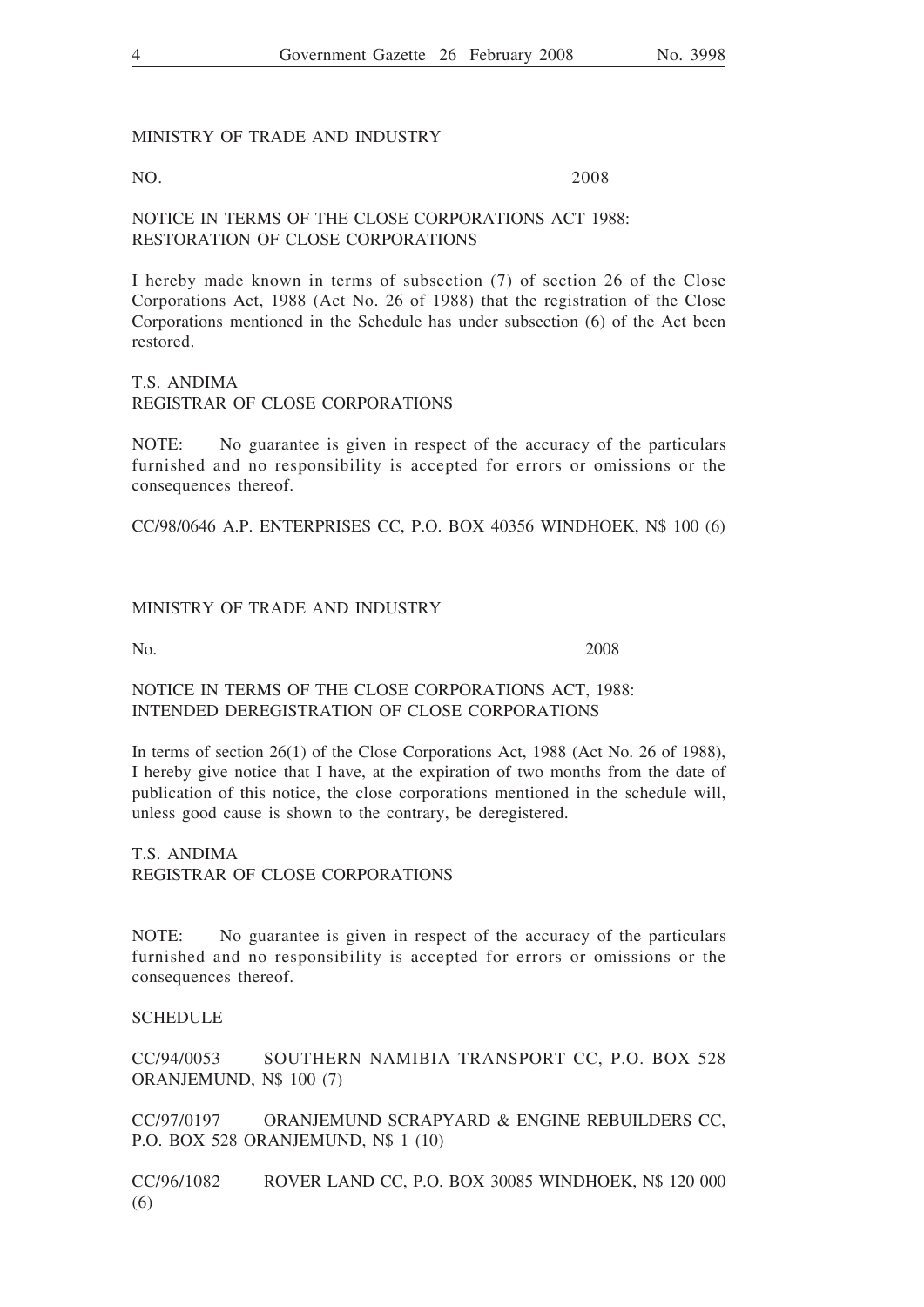CC/2001/0568 COMMEMORATE PRINTERS CC, P.O. BOX 24128 WINDHOEK,

N\$ 100 (3)

MINISTRY OF TRADE AND INDUSTRY

No. 2008

NOTICE IN TERMS OF THE COMPANIES ACT, 1973: AMENDMENT OF GOVERNMENT NOTICE NO. 132 OF 2007.

It is herby made known for general information that I have under Government Notice 132 of 2007 erroneously made known that BLACK NOSSOB BIG GAME SAFARIS (PTY) LTD, has been deregistered with the wrong registration number, whilst the said company the actual registration number is 2005/414 from deregistration.

Government Notice 132 of 2007 of the Government Gazette No. 3957 is therefore hereby amended by the deletion of the particulars of BLACK NOSSOB BIG GAME SAFARIS (PTY) LTD, registration number is 2005/414 in that Schedule.

T.S. ANDIMA REGSTRAR OF CLOSE CORPORATIONS

MINISTRY OF TRADE AND INDUSTRY

No. 2008

NOTICE IN TERMS OF THE COMPANIES ACT, 1973: AMENDMENT OF GOVERNMENT NOTICE NO. 132 OF 2007.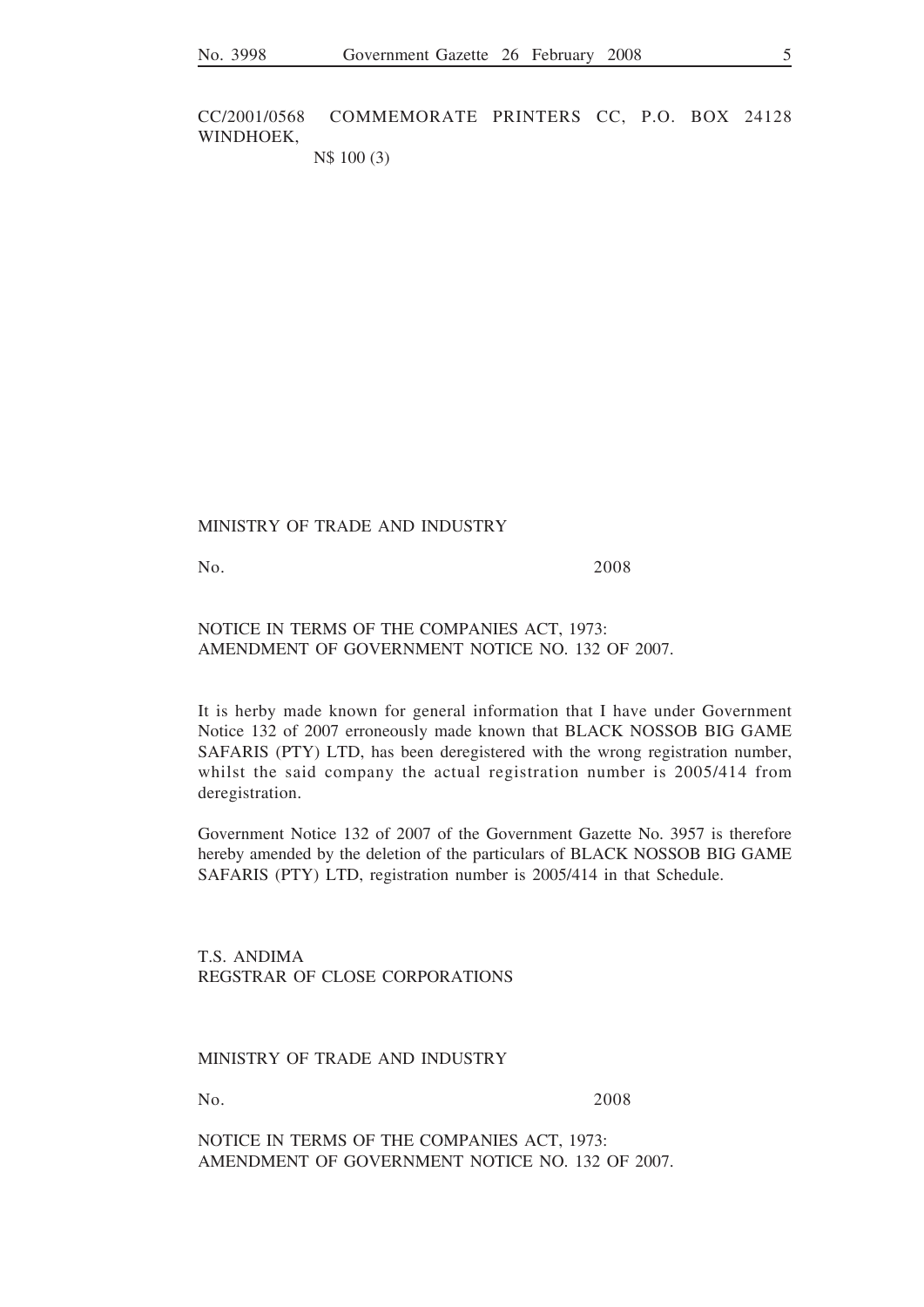It is herby made known for general information that I have under Government Notice 132 of 2007 erroneously made known that SOSSUSVLEI ELECTRICITY SUPPLY (PTY) LTD, has been deregistered with the wrong registration number, whilst the said company the actual registration number is 2006/011 from deregistration.

Government Notice 132 of 2007 of the Government Gazette No. 3957 is therefore hereby amended by the deletion of the particulars of SOSSUSVLEI ELECTRICITY SUPPLY (PTY) LTD, registration number is 2006/011 in that Schedule.

T.S. ANDIMA REGSTRAR OF COMPANIES

### MINISTRY OF TRADE AND INDUSTRY

No. 2008

NOTICE IN TERMS OF THE COMPANIES ACT, 1973: FINAL DEREGISTRATION OF COMPANIES

In terms of section 73(5) of the Companies Act, 1973 (Act No. 61 of 1973), I hereby give notice that I have, at the expiration of the period mentioned in Government Notice No. 174 of 2002, published under section 73(5), as good cause to the contrary has been shown by the companies.

T.S. ANDIMA REGISTRAR OF COMPANIES

| 21/2001/234 | ASSEMBLIES OF GOD MOVEMENT IN NAMIBIA        |
|-------------|----------------------------------------------|
|             | (INCORPORATION NOT FOR GAIN), P.O. BOX 20149 |

WINDHOEK,

NIL NIL

- 91/540 ETOSHA FISH PROCESSORS (PTY) LTD, P.O. BOX 12 WALVISBAY, N\$ 4000 (1)
- 2007/461 GLORY ELECTRICAL AND REFRIGERATION (PTY) LTD, P.O. BOX 2155, WINDHOEK, N\$ 4000 (6)
- 92/388 INTER-NAMIBIA SUGAR INDUSTRY (PTY) LTD, P.O. 90001 KLEIN WINDHOEK, WINDHOEK, N\$ 4000 (6)

91/091 HARTURBON - NAMIBIA (PTY) LTD, P.O. BOX 2558 WINDHOEK, N\$100 (6)

91/098 SAFARI WILD (PTY) LTD, P.O. BOX 5031, AUSSPANNPLATZ,

WINDHOEK, N\$4 000 (1)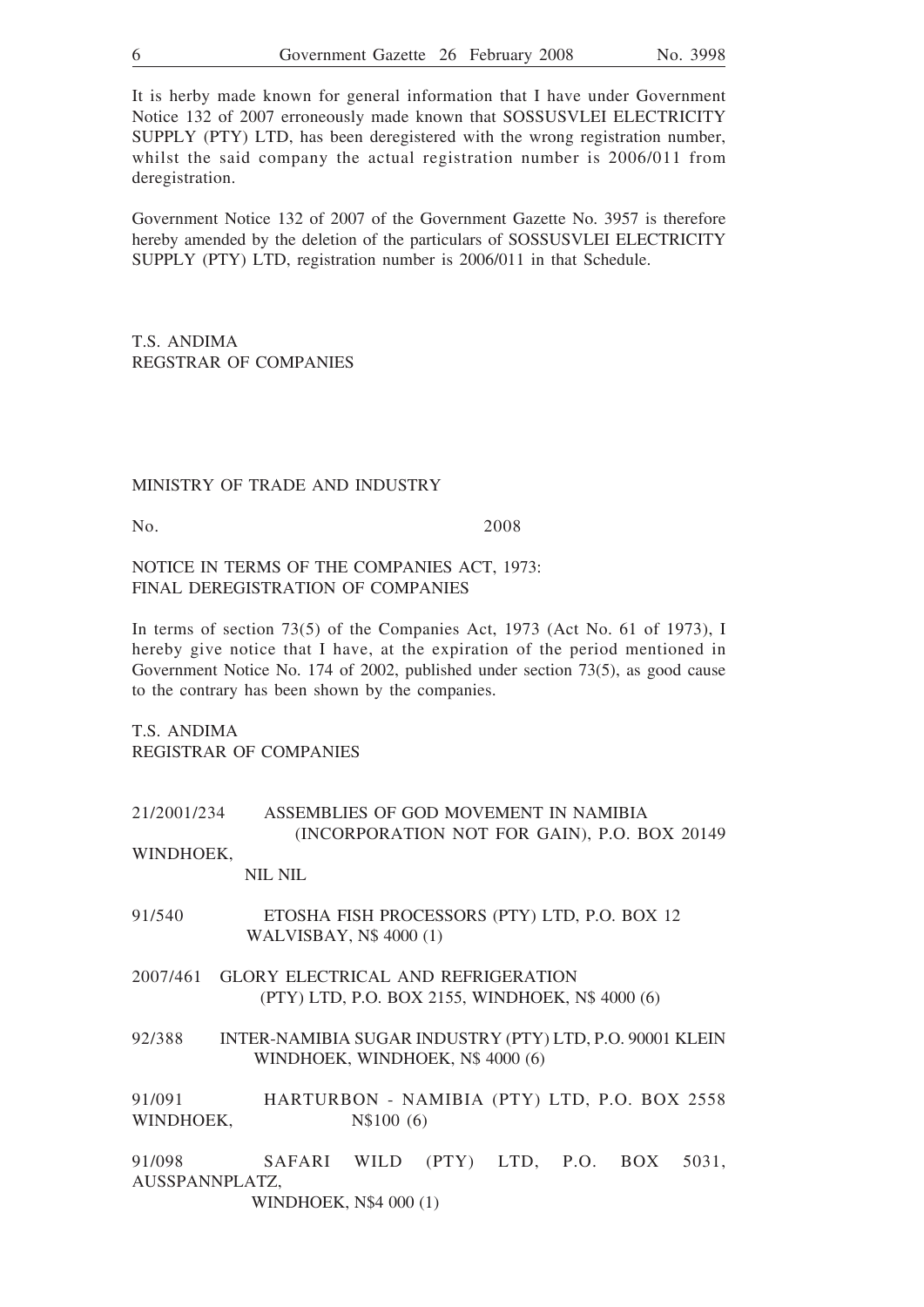| No. 3998         | Government Gazette 26 February<br>7<br>2008                                              |
|------------------|------------------------------------------------------------------------------------------|
| 68/036           | FEDSWA PROSPEKTEERDERS (PTY) LTD, P.O. BOX 30<br>WINDHOEK, N\$ 4000 (6)                  |
| 80/098           | ABERDARE CABLES (NAMIBIA) (PTY) LTD, P.O. BOX 2184<br>WINDHOEK, N\$ 100 (6)              |
| 80/069           | POSEIDON IMMOBILIEN (PTY) LTD, P.O. BOX 2558<br>WINDHOEK, N\$ 4000 (10)                  |
| 63/4813          | SAMICOR ISLANDS MINING AND EXPLORATION LTD,<br>P.O. BOX 2184 WINDHOEK, N\$ 4000 (2)      |
| 2003/144<br>1571 | SHAUAPALA INVESTMENT HOLDINGS (PTY) LTD, P.O. BOX                                        |
|                  | WINDHOEK, N\$ 4000 (6)                                                                   |
| 2003/298         | SECURECO TWENTY (PTY) LTD, P.O. BOX 90242 KLEIN<br>WINDHOEK, WINDHOEK, N\$ 4000 (8)      |
| 2003/305         | SECURECO EIGHTEEN (PTY) LTD, P.O. BOX 90242 KLEIN<br>WINDHOEK, WINDHOEK, N\$ 4000 (8)    |
| 2003/304         | SECURECO SEVENTEEN (PTY) LTD, P.O. BOX 90242 KLEIN<br>WINDHOEK, WINDHOEK, N\$4000 (8)    |
| 2003/306         | SECURECO ELEVEN (PTY) LTD, P.O. BOX 90242 KLEIN<br>WINDHOEK, WINDHOEK, N\$ 4000 (8)      |
| 2002/147         | SECURECO NINE (PTY) LTD, P.O. BOX 90242 KLEIN<br>WINDHOEK, WINDHOEK, N\$ 4000 (8)        |
| 2002/423         | NAMIBIA INTESOL INDUSTRIES (PTY) LTD, P.O.BOX 2558<br>WINDHOEK, N\$ 4 000 (6)            |
| 2002/146         | SECURECO EIGHT (PTY) LTD, P.O. BOX 90242 KLEIN<br>WINDHOEK, WINDHOEK, N\$ 4000 (8)       |
| 2003/661         | HEIKE NINE INVESTMENTS (PTY) LTD, P.O. BOX 1857<br>WINDHOEK, N\$ 1000 (8)                |
| 2005/368         | HOWARD & CHAMBERLAIN (PTY) LTD, P.O. BOX 90622<br>KLEIN WINDHOK, WINDHOEK, N\$ 4000 (10) |
| 2003/398         | SAMICOR MINING SERVICES (PTY) LTD, P.O.<br>BOX 2184 WINDHOEK, N\$ 4000 (2)               |
| 2002/325         | SAMOS INVESTMENTS (PTY) LTD, P.O. BOX 1857<br>WINDHOEK, N\$ 4000 (6)                     |
| 2004/588         | HOARUSIB CAPITAL (PTY) LTD, P.O. BOX 90242 KLEIN<br>WINDHOEK, WINDHOEK, N\$ 4000 (6)     |
| 2004/277         | KUNENE CAPITAL (PT) LTD, P.O. BOX 90242 KLEIN                                            |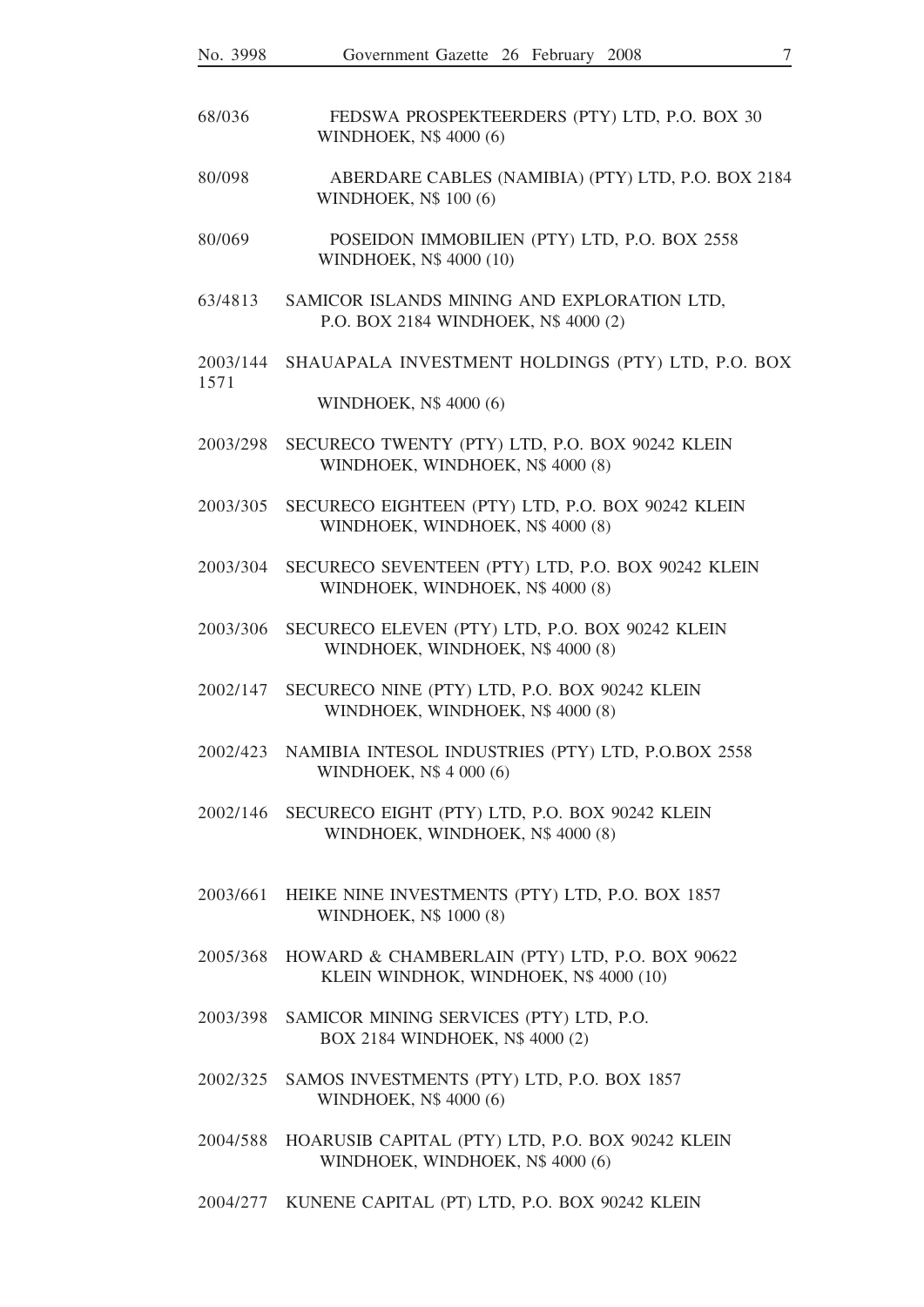WINDHOEK, WINDHOEK, N\$ 4000 (6)

- 2004/275 TSONDAB CAPITAL (PTY) LTD, P.O. BOX 90242 KLEIN WINDHOEK, WINDHOEK, N\$ 4000 (6)
- 2004/215 UNIAB CAPITAL (PTY) LTD, P.O. BOX 90242 KLEIN WINDHOEK, WINDHOEK, N\$ 4000 (6)
- 2006/43 DESIGN AND BUSINESS SOLUTIONS (PTY) LTD, PRIVATE BAG 12012 AUSSPANNPLATZ, WINDHOEK, N\$ 4 000 (10)
- 2005/496 SHELFCO SIXTY-FIVE (PTY) LTD, P.O. BOX 12 WALVISBAY, N\$ 4000 (6)
- 2001/284 NAM-MIC RISK SOLUTIONS (PTY) LTD, P.O. BOX 1571 WINDHOEK, N\$ 4 000 (6)
- 90/359 E & Y SECRETARIES (PTY) LTD, P.O. BOX 1857 WINDHOEK, N\$ 4000 (10)
- 2001/407 MARK FORTY FIVE (PTY) LTD, P.O. BOX 1857 WINDHOEK, N\$ 4000 (10)

### MINISTRY OF TRADE AND INDUSTRY

NO. 2008

### NOTICE IN TERMS OF THE COMPANIES ACT, 1973: INTENDED DEREGISTRATION OF COMPANIES.

In terms of Section 73(3) of the Companies Act, 1973 (Act No. 61 of 1973), I hereby give notice that, at the expiration of the two-month period from the date of publication of this notice, the company mentioned in the Schedule will, unless good cause is show to the contrary, be deregistered.

T.S. ANDIMA REGISTRAR OF COMPANIES

NOTE: Notice guarantee is given in respect of the accuracy of the particulars furnished and no responsibility is accepted for errors of omissions or the consequences thereof.

**SCHEDULE** 

86/100 NOVA TYRE (NAMIBIA) (PTY) LTD, P.O. BOX 43 WINDHOEK, N\$ 1000 (6)